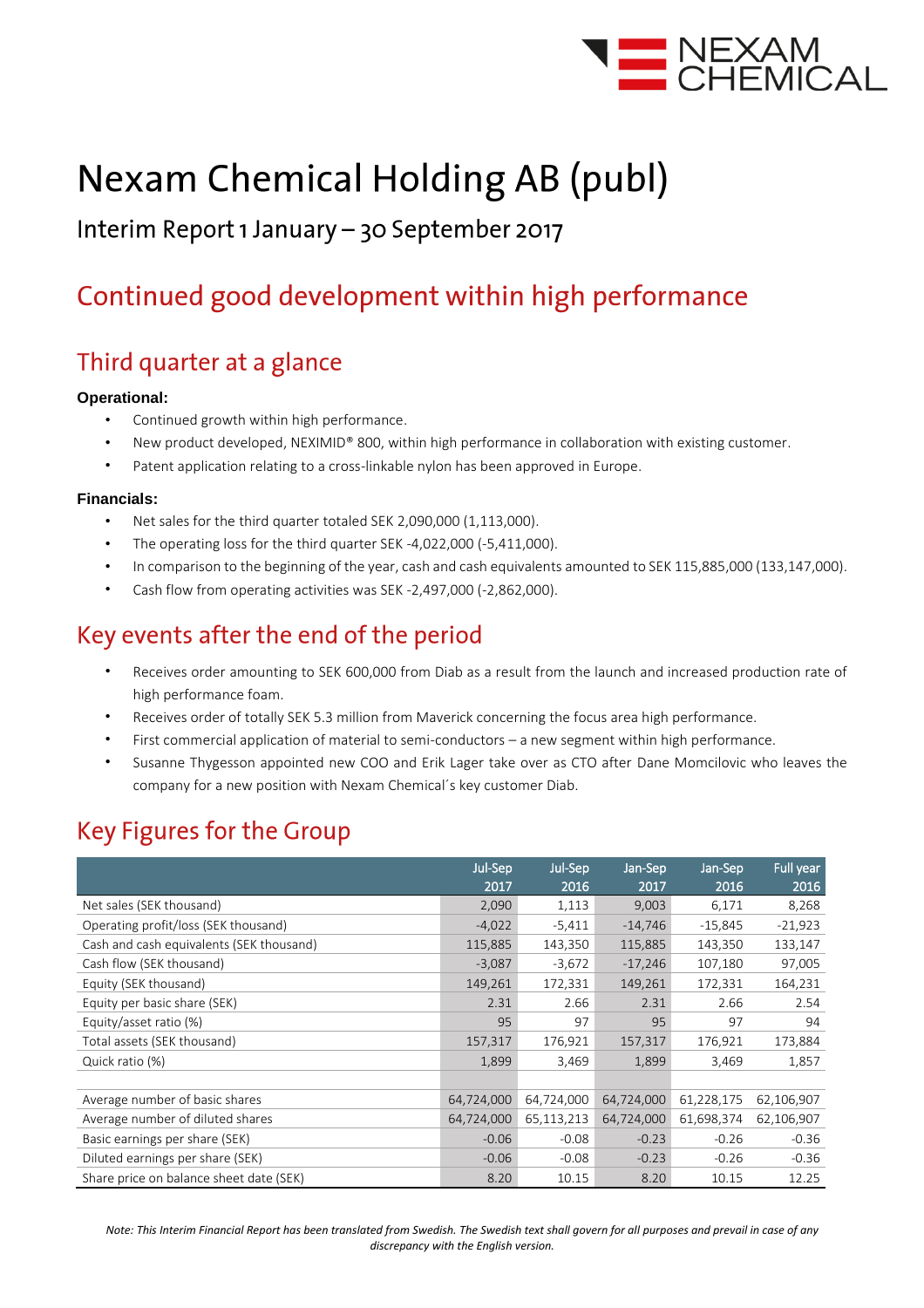

#### Comments from the CEO, Anders Spetz

### High performance leading the way

With the third quarter at an end, we see that the focus area high performance accounts for the major part of the revenue this quarter. Totals sales for the period amounted to SEK 2.1 million with a high gross margin generated by a good mix of products with a high share of high performance products. Sales within the focus area polyethylene pipes consisted mainly of sample volumes of new products for furthers testing by the pipe manufacturers. In the case of PET-foam, sales has not risen as expected, mainly due to low activity at Armacell. However, our second major customer in the segment, Diab, has maintained a higher pace and after the end of the period, the first orders came as a result of our joined efforts.

Increased sales within high performance is of course positive. However, the goal is to increase the volumes in all focus areas and over time secure continuous growth. Our new masterbatch products and production capacity is essential for this part of the strategy.

#### Continued positive development in high performance

The development within the high performance area continuous to be positive. Recently we received a followup order of totally SEK 5.3 million from Maverick. Volume wise the order is 15 percent larger than the previous order, which I see, among other things, as a confirmation that we can deliver the right product, with the right quality at the right time. All credit to our production and logistics organization. The order will be delivered during next year based on call-off from the customer.

In cooperation with one of our existing customers we have developed a new product, NEXIMID® 800. Like our other NEXIMID®-products, it improves the properties of polyimides. In this case for high-temperature applications in aircraft engines.

In October we also announced that we have our first commercial application in material for semi-conductors with our product NEXIMID® 200.

The large interest from semi-conductor developers are based on that our materials and products enables curing at lower temperatures. The polymeric materials contained in semi-conductors are cured late in the production process and therefor needs to be at lower temperature not to damage the other components. As you move towards smaller and smaller components, the temperature of the components often get higher during use. Therefore, temperature resistant material as polyimide are needed. However, polyimide must normally be cured at fairly high temperature, but with NEXIMID®, the temperature can be reduced by up to 100 degrees Celsius. So far, it´s only small sales volumes, but the potential and development opportunities in this segment are large.

#### New masterbatch products in PET-foam

In cooperation with Diab we have developed several new masterbatch products based on NEXAMITE®, e.g. NEXAMITE® M85. This development work, has among other things, led to the order we now received from Diab. The order volume is still small, but the signals and forecasts that we receive from Diab are promising. The order is based on the new products that Diab are introducing on the market and they expect a gradual increase in production volumes. The application area for these products are, for example materials for energy production, such as wind and solar, as well as for transportation solutions such as vehicles. We expect to start delivering the new products to Diab during the fourth quarter.

### "….they expect a gradual increase in production volumes."

Presently we have supply agreements with two players in the area, Armacell and Diab. These agreements are still ongoing. The cooperation with Diab is developing well, but with Armacell, it still remains some testing to be done, which has generated a delay. Both parties are, however, working together to get the ball rolling.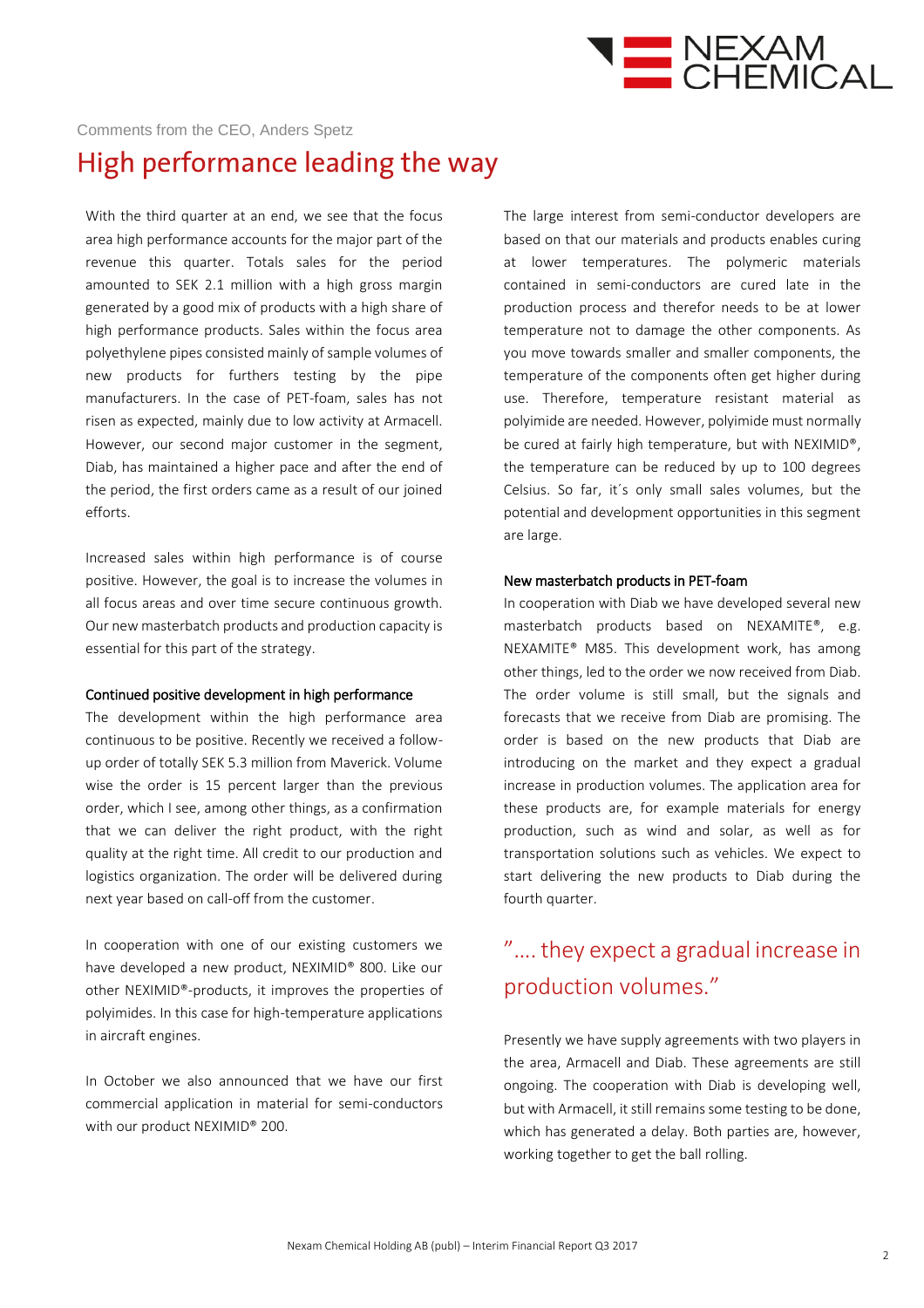

We have also initiated a new project with a third of the four major manufacturers of foam in the world. So far, small volumes have been sent and tests are ongoing in the customer´s validation process. We see opportunities in turning this into commercial sales in a near future.

#### The patent portfolio grows

During the period, we have strengthened our patent portfolio, receiving a positive message from EPO, the European Patent Office. The patent application concerning a new cross-linkable nylon will be approved. This patent application is related to new types of polyamides containing NEXAMITE® and NEXIMID® crosslinkers that show improved properties. The corresponding patent application for US has already been approved.

#### Our objectives about partners, or acquisition, unchanged

In the last quarterly report, I mentioned that the company´s goal is to reach an agreement with a chosen partner before the end of the year. The objective with the partnership is to achieve a faster growth and commercialization of our masterbatch concept. The process of securing the right partner that complements Nexam Chemical's current business, has been intensified and moves forward.

#### Check out our new website!

In the end of October we launched our new website. We have primarily had the need and wishes from our customers in mind, but, as before, with a strong focus on ensuring that all our information to the shareholders is accessible and easy to find.

On November 13, we participate in Aktiespararna´s Stora Aktiedagen at Sheraton in Stockholm. The presentation will be sent live on the web [\(www.aktiespararna.se\)](http://www.aktiespararna.se/) and will be available on our website afterwards. I look forward to meet with our shareholders and hope that as many as possible will come.

For those of you who wants to plan well in advance, the next Annual General Meeting will be held on May 17, 2018, at 15:00 CET, in Lund. I hope to see many of you there, but before we have a number of interesting months ahead of us.

Anders Spetz, CEO

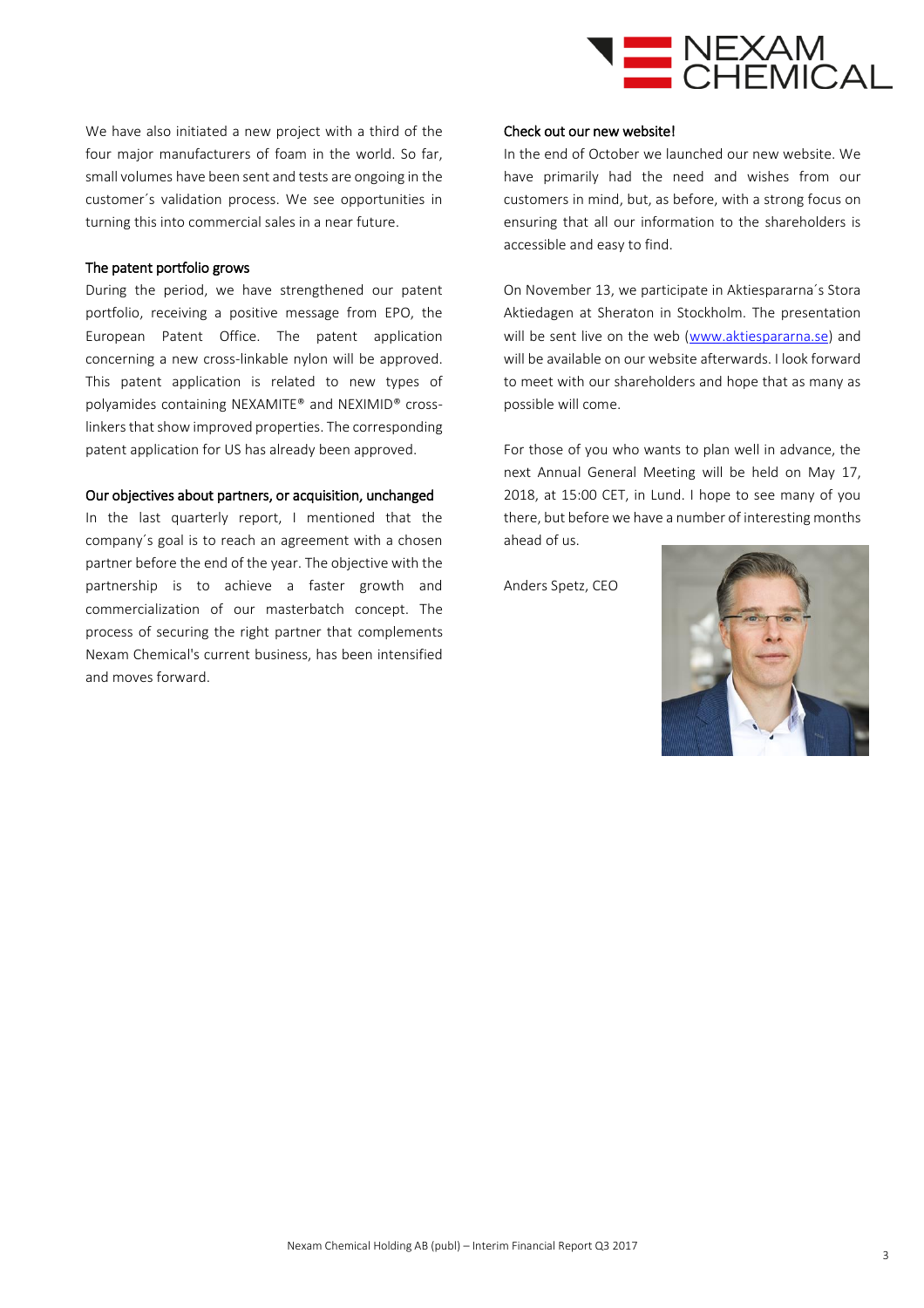

# This is Nexam Chemical

#### Nexam Chemical

Nexam Chemical develops technology and products that make it possible to significantly improve the properties and performance of most types of plastics in a costeffective manner and with the production technology intact. The properties that are improved include temperature resistance and service life. The property improvements that can be achieved by using Nexam Chemical's technology make it possible to replace metals and other heavier and more expensive materials with plastics in a number of different applications. The company was founded in July 2009 after a management buy-out of a crosslinker project from the Perstorp Group. By then, Perstorp had put a number of years into the development of the project, but decided to divest its involvement in the field to instead focus on aldehydebased chemistry. The Company's head office and laboratory for development of plastic applications are located in Lund, Sweden. New development and formulation evaluation takes place in the chemistry laboratory in St. Andrews, Scotland where also the facility for pilot production is located. Large scale production is performed in collaboration with contract manufacturers.

#### Ongoing partnerships and customer projects

Since Nexam Chemical's technology was introduced in 2009, a number of development projects and partnerships have been entered into, with a range of parties, of which several are world leaders in their respective niches. Nexam Chemical works with several of the largest chemical and material companies in the world.

#### Vision and mission

Nexam Chemical's vision is to be a recognized world leader in the field of property modification of plastic and polymer materials via heat-activated crosslinking.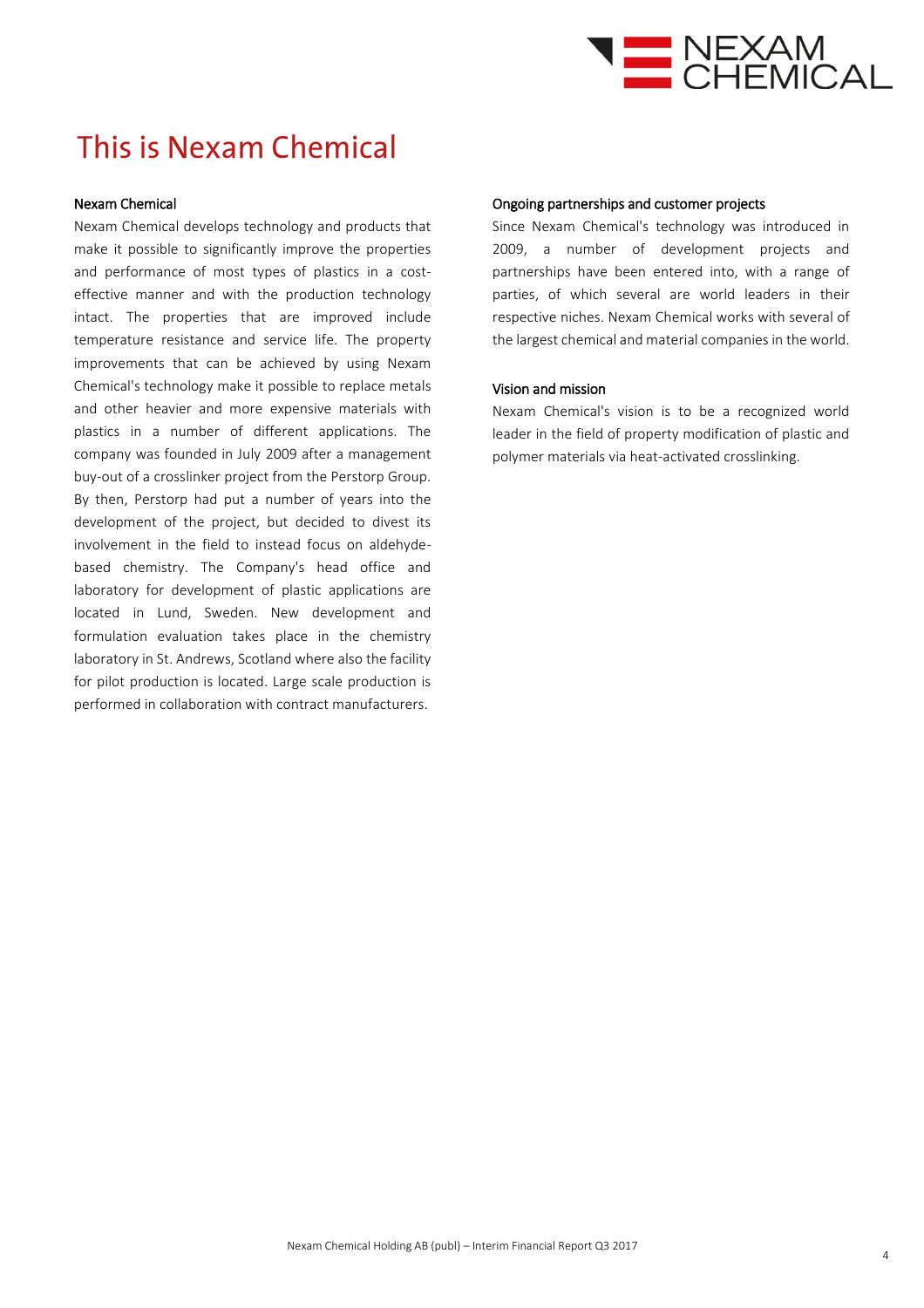

# **Financial comments**

#### Sales and profit

Net sales for the third quarter totaled SEK 2,090,000 (1,113,000) and for the first nine months SEK 9,003,000 (6,171,000). Other operating income for the quarter amounts to SEK 347,000 (219,000).

The personnel expenses during the third quarter totaled SEK -3,111,000 (-4,065,000) and other operating expenses totaled SEK -1,447,000 (-1,592,000). The profit/loss before tax for the quarter came in at SEK -4,047,000 (-5,451,000). During the quarter, other operating expenses and personnel expenses connected to development costs has been balanced with a total amount of SEK 782,000 (587,000).

#### Personnel and organization

Compared to the corresponding quarter last year, the average number of employees have increased to 15 (13) whereof 9 (9) in Sweden and 6 (5) in Scotland. The number of employees at the end of the period was fourteen.

#### Investments

The total investment in intangible assets for the year amounts to SEK 2,547,000 (1,473,000). Of these, SEK 1,988,000 (1,273,000) concerns development costs

### Other information

#### Group structure

Nexam Chemical Holding AB is a Swedish public limited liability company and its corporate ID no. is 556919-9432. The group of companies consists of Nexam



Chemical Holding AB (publ), wholly-owned subsidiary Nexam Chemical AB (corporate ID no. 556784-6711) and Nexam Chemical AB's subsidiary in Scotland, Nexam St. Andrews Ltd. (corp. ID no. SC410830).

#### Accounting policies

The Group applies International Financial Reporting Standards (IFRS), as adopted by the EU. This interim report has been prepared in accordance with IAS 34 Interim Financial Reporting, the Annual Accounts Act. The balanced in the balance sheet. Investments in tangible assets for the year amounts to SEK 0 (172,000).

#### Cash flow

The cash flow from the operating activities during the quarter amounted to SEK -2,497,000 (-2,862,000) and for the first nine months -14,422,000 (-12,885,000). The cash flow for the first nine months has been affected by an increase in inventory. Total cash flow for the quarter amounts to SEK -3,087,000 (-3,672,000).

#### Financial position

Compared to the beginning of the year, the equity/assets ratio was 95 (94) percent, and the equity was SEK 149,261,000 (164,231,000). Cash and cash equivalents amounted to SEK 115,885,000 (133,147,000) compared to the beginning of the year. The long-term interest bearing liabilities includes a bank loan from Handelsbanken in Scotland relating to the operations in Nexam St Andrews Ltd.

parent company applies the Annual Accounts Act and the Swedish Financial Reporting Board recommendation RFR 2 Accounting for Legal Entities. The accounting policies and calculation methods applied are consistent with those described in the annual report for 2016. New standards and interpretations that came into force on January 1, 2017 have not had any impact on Nexam Chemical´s financial reporting for the interim report period.

*Financial instruments.* Nexam Chemical has, with the exception for warrants, only financial assets and liabilties valued at amortized cost. As these financial assets and liabilities are due within twelve months, the value is estimated to correspond to fair value. The warrants are reported as financial assets available for sale, but are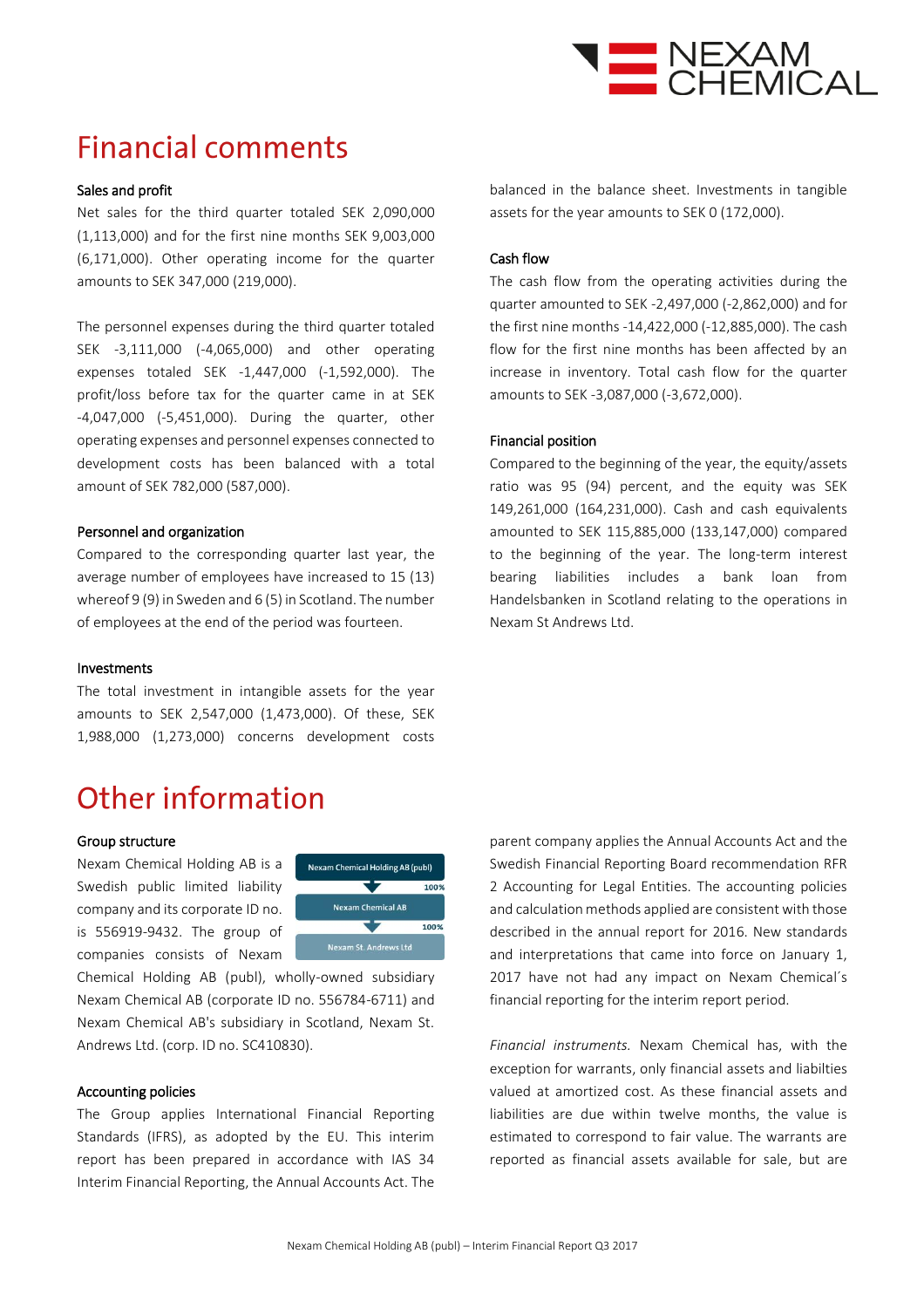

valued, in the absence of a reliable fair value to its acquisition value.

*Segment reporting.* Financial information reported to the chief operating decision maker (CEO) as the basis for allocating resources and judging the group's profit or loss is not divided into different operating segments. Therefor the group consists of a single operating segment and reference is made to the income statement and balance sheet regarding operating segment reporting

#### Transactions with related parties

No transactions with related parties has occurred, except for determined remuneration for the Board of Directors and remuneration in accordance with employment agreement.

#### Risks and uncertainties

The Group's operations are affected by a number of factors which can result in a risk for the Group's operations and profit. See the annual report for 2016 on Nexam Chemical's website for information about the Company's risks and uncertainties.

#### Estimates and judgements

In order to be able to prepare the financial statements, the Board of Directors and the Management make judgements and assumptions on the basis of available information that impact the company's financial performance and financial position.

Estimates and judgements are evaluated on an ongoing basis and are based on historical experience and other factors, including expectations about future events that can be reasonably expected under prevailing conditions. The actual outcome may differ from the judgements made. The areas where estimates and assumptions could lead to a significant risk of adjustments to the figures reported for the company's financial performance, and position in future reporting periods, are primarily judgements about market conditions and thus the value of the Group's non-current assets.

The Board of Directors and the Chief Executive Officer certify that the interim report provides a true and fair view of the parent company´s and the Group´s business, financial position and performance and describes material risks and uncertainties to which the parent company and the companies in the group are exposed.

\_\_\_\_\_\_\_\_\_\_\_\_\_\_\_\_\_\_\_\_\_\_\_\_\_\_\_\_\_\_\_\_\_\_\_\_\_\_\_\_\_\_\_\_\_\_\_\_\_\_\_\_\_\_\_\_\_\_\_\_\_\_\_\_\_\_\_\_\_\_\_\_\_\_\_\_\_\_\_\_\_\_\_

Lund 8 November 2017

Lennart Holm Cecilia Jinert Johansson Daniel Röme Per-Ewe Wendel Chairman of the Board Member of the Board Member of the Board Member of the Board

Anders Spetz CEO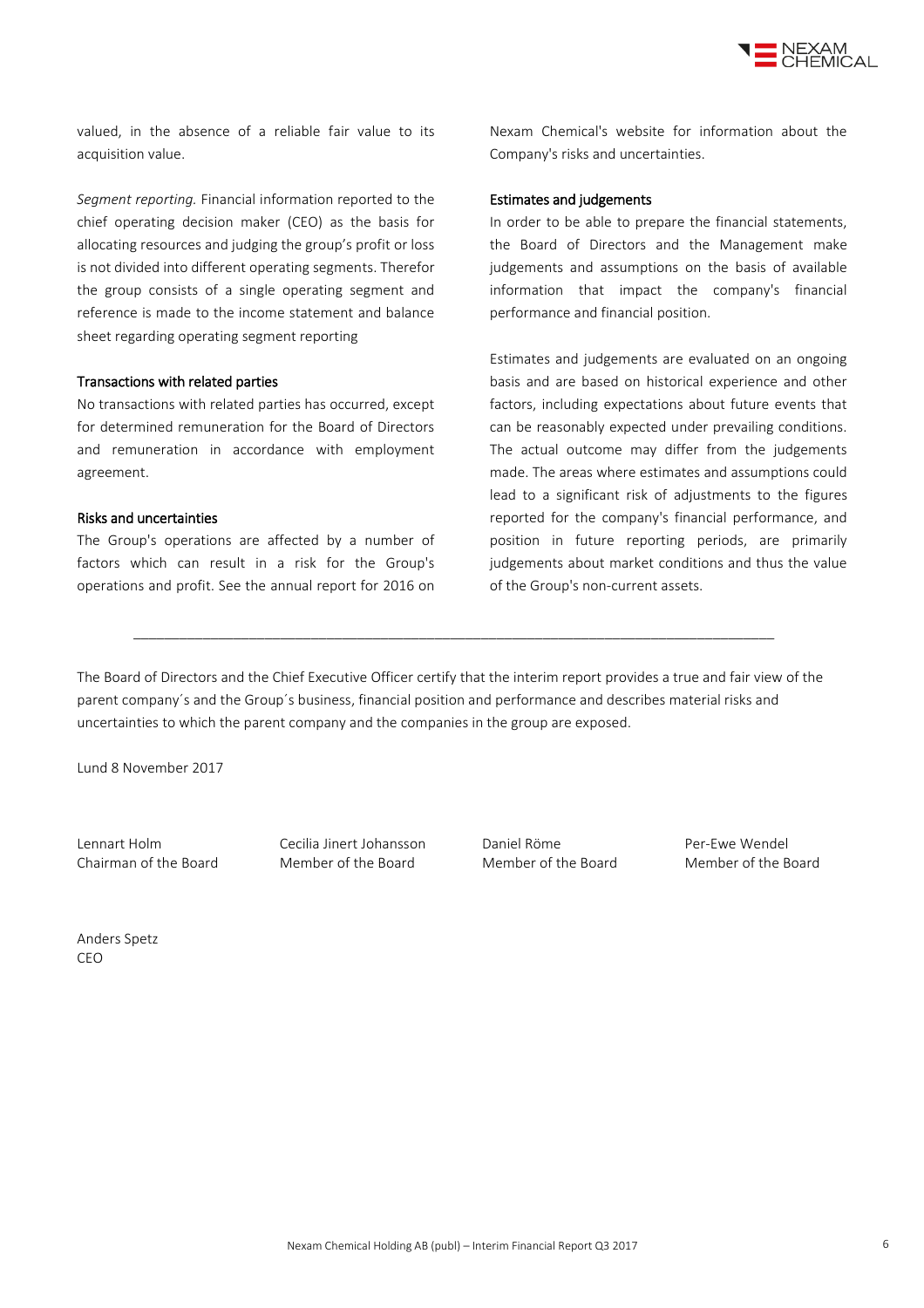

# Auditor's review report

To the Board of Directors of Nexam Chemical Holding AB (publ) Corp.Id.No 556919-9432

#### Introduction

We have performed a review of the condensed interim financial statements (the interim report) for Nexam Chemical Holding AB (publ) at September 30, 2017 and the nine months' period then ended. The Board of Directors and the President are responsible for the preparation and presentation of this interim report in accordance with IAS 34 and the Swedish Annual Accounts Act. Our responsibility is to express a conclusion on this interim report based on our review.

#### Scope of review

We conducted our review in accordance with the Standard on Review Engagements ISRE 2410 Review of Interim Financial Information Performed by the Independent Auditor of the Entity. A review consists of making inquiries, primarily of persons responsible for financial and accounting matters, and applying analytical and other review procedures. A review is substantially less in scope than an audit conducted in accordance with the International Standards on Auditing and other generally accepted auditing practices.

The procedures performed in a review do not enable us to obtain a level of assurance that would make us aware of all significant matters that might be identified in an audit. Therefore, the conclusion expressed based on a review does not give the same level of assurance as a conclusion expressed based on an audit.

#### Conclusion

Based on our review, nothing has come to our attention that causes us to believe that the interim report, in all material aspects, is not prepared for the Group in accordance with IAS 34 and the Swedish Annual Accounts Act and for the Parent company in accordance with the Swedish Annual Accounts Act.

Helsingborg, November 8th, 2017

Mazars SET Revisionsbyrå AB

Bengt Ekenberg Authorized Public Accountant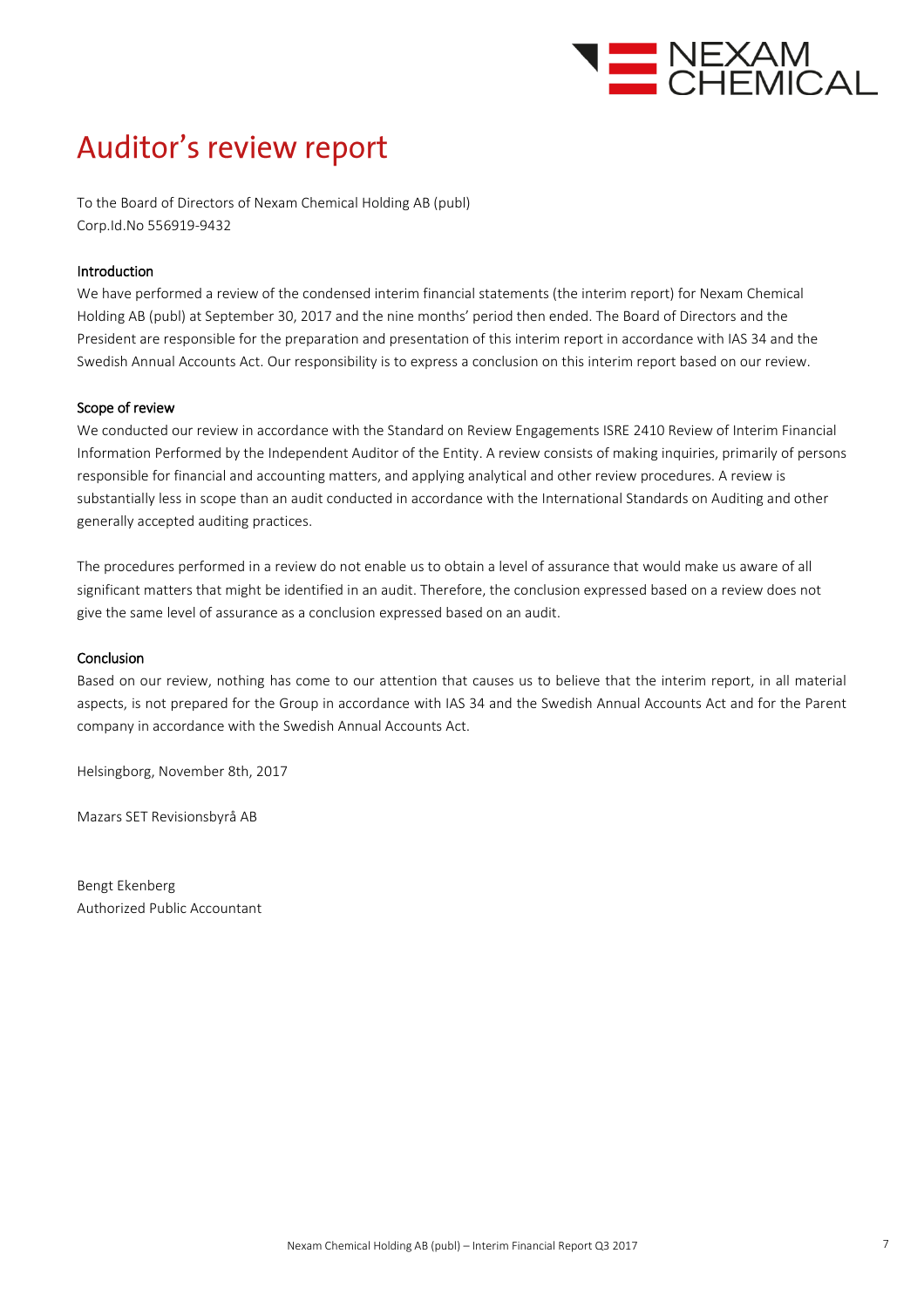

# **Financial Statements in summary**

| Consolidated income statement in summary                           |            |            |            |            |            |
|--------------------------------------------------------------------|------------|------------|------------|------------|------------|
|                                                                    | Jul-Sep    | Jul-Sep    | Jan-Sep    | Jan-Sep    | Full year  |
| (SEK '000)                                                         | 2017       | 2016       | 2017       | 2016       | 2016       |
|                                                                    |            |            |            |            |            |
| Net sales                                                          | 2,090      | 1,113      | 9,003      | 6,171      | 8,268      |
| Changes in goods in progress, finished goods and work in progress  | $-110$     | 1,262      | 1,969      | 329        | 237        |
| Other operating income                                             | 347        | 219        | 486        | 995        | 1,020      |
|                                                                    | 2,327      | 2,594      | 11,458     | 7,495      | 9,525      |
|                                                                    |            |            |            |            |            |
| Operating expenses                                                 |            |            |            |            |            |
| Raw materials and consumables                                      | $-986$     | $-1,738$   | $-6,945$   | $-4,408$   | $-4,679$   |
| Operating expenses                                                 | $-1,447$   | $-1,592$   | $-6,790$   | $-6,205$   | $-9,191$   |
| Personnel cost                                                     | $-3,111$   | $-4,065$   | $-10,140$  | $-10,902$  | $-15,065$  |
| Depreciation and write-down of tangible and intangible assets      | $-534$     | $-608$     | $-1,703$   | $-1,823$   | $-2,438$   |
| Other operating expenses                                           | $-271$     | $-2$       | $-626$     | $-2$       | $-75$      |
| Operating profit/loss                                              | $-4,022$   | $-5,411$   | $-14,746$  | $-15,845$  | -21,923    |
|                                                                    |            |            |            |            |            |
| <b>Financial items</b>                                             |            |            |            |            |            |
| Financial income                                                   |            |            |            |            |            |
| Financial costs                                                    | $-25$      | $-40$      | $-89$      | $-128$     | $-162$     |
| Profit/loss before tax                                             | $-4,047$   | -5,451     | $-14,835$  | -15,973    | $-22,085$  |
|                                                                    |            |            |            |            |            |
| Income tax                                                         |            |            |            |            |            |
| Profit/loss for the period                                         | $-4,047$   | $-5,451$   | $-14,835$  | $-15,973$  | $-22,085$  |
|                                                                    |            |            |            |            |            |
| Other comprehensive income                                         |            |            |            |            |            |
| Items that may be reclassified to profit or loss                   |            |            |            |            |            |
| Translation differences on foreign subsidiaries                    | $-86$      | $-93$      | $-135$     | $-562$     | 568        |
| Sum of other comprehensive income, net after tax                   | $-86$      | $-93$      | $-135$     | $-562$     | 568        |
| Comprehensive result for the period                                | $-4,133$   | $-5,544$   | $-14,970$  | $-16,535$  | $-21,517$  |
|                                                                    |            |            |            |            |            |
| The profit for the year as well as comprehensive income are wholly |            |            |            |            |            |
| attributable to the parent company's shareholders.                 |            |            |            |            |            |
|                                                                    |            |            |            |            |            |
| Earnings per share (SEK)                                           |            |            |            |            |            |
| Basic earnings per share (SEK)                                     | $-0.06$    | $-0.08$    | $-0.23$    | $-0.26$    | $-0.36$    |
| Diluted earnings per share (SEK)                                   | $-0.06$    | $-0.08$    | $-0.23$    | $-0.26$    | $-0.36$    |
| Average number of basic shares                                     | 64,724,000 | 64,724,000 | 64,724,000 | 61,228,175 | 62,106,907 |
| Average number of diluted shares                                   | 64,724,000 | 65,113,213 | 64,724,000 | 61,698,374 | 62,106,907 |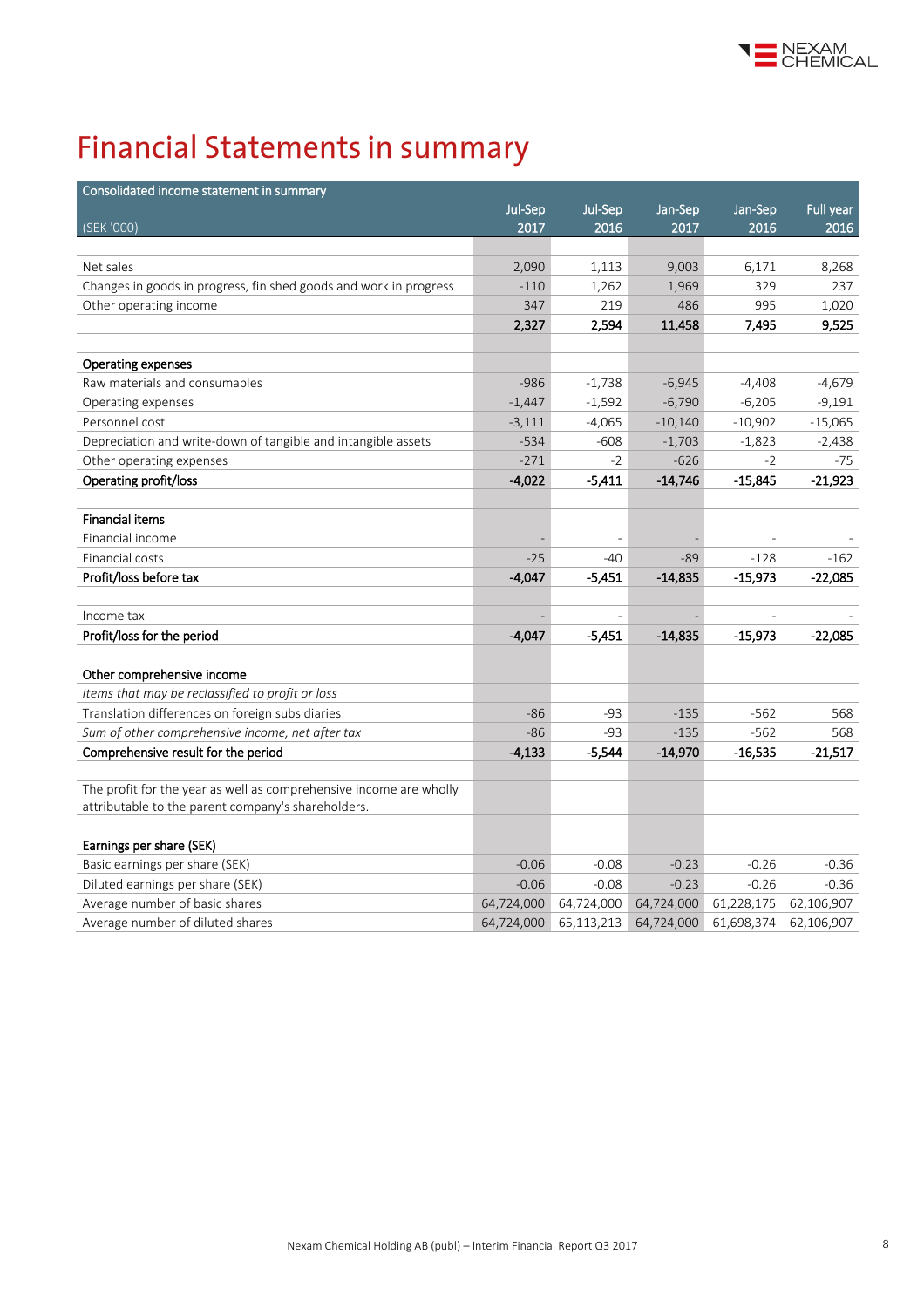

| Consolidated balance sheet in summary |         |         |         |
|---------------------------------------|---------|---------|---------|
|                                       | 30 Sep  | 30 Sep  | 31 Dec  |
| (SEK '000)<br><b>Note</b>             | 2017    | 2016    | 2016    |
| <b>ASSETS</b>                         |         |         |         |
| Intangible assets<br>$\mathbf{1}$     | 20,871  | 18,647  | 18,889  |
| Tangible assets                       | 7,137   | 9,201   | 8,710   |
| Financial assets                      | 2,788   | 5       | 2,788   |
| Inventory                             | 7,940   | 5,663   | 5,971   |
| Trade receivables                     | 452     | 743     | 1,754   |
| Other receivables                     | 2,244   | 1,312   | 2,625   |
| Cash and bank                         | 115,885 | 143,350 | 133,147 |
| <b>TOTAL ASSETS</b>                   | 157,317 | 178,921 | 173,884 |
|                                       |         |         |         |
| <b>EQUITY AND LIABILITIES</b>         |         |         |         |
| Equity                                | 149,261 | 172,331 | 164,231 |
| Long-term debt with interest          | 1,713   | 341     | 2,176   |
| Provisions for pension                | 100     | 58      | 73      |
| Short term debt                       | 999     | 1,202   | 1,152   |
| Trade payables                        | 954     | 739     | 1,262   |
| Other liabilities                     | 4,290   | 2,250   | 4,990   |
| TOTAL EQUITY AND LIABILITIES          | 157,317 | 176,921 | 173 884 |

| Consolidated changes in equity in summary |          |          |           |           |           |
|-------------------------------------------|----------|----------|-----------|-----------|-----------|
|                                           | Jul-Sep  | Jul-Sep  | Jan-Sep   | Jan-Sep   | Full year |
| (SEK '000)                                | 2017     | 2016     | 2017      | 2016      | 2016      |
| Balance at the beginning of the period    | 153,394  | 177,875  | 164,231   | 66,307    | 66,307    |
| Profit/loss for the period                | $-4.047$ | $-5,451$ | $-14.835$ | $-15.973$ | $-22,085$ |
| Other comprehensive income                | $-86$    | -93      | $-135$    | $-562$    | -568      |
| Transactions with shareholders            |          |          |           | 122.559   | 120,577   |
| Balance at the end of the period          | 149.261  | 172,331  | 149,261   | 172.331   | 164,231   |

| Consolidated cash flow in summary                           |          |          |           |           |           |
|-------------------------------------------------------------|----------|----------|-----------|-----------|-----------|
|                                                             | Jul-Sep  | Jul-Sep  | Jan-Sep   | Jan-Sep   | Full year |
| (SEK '000)                                                  | 2017     | 2016     | 2017      | 2016      | 2016      |
| Cash flow from operating activities                         |          |          |           |           |           |
| Operating income                                            | $-4,022$ | $-5,411$ | $-14,746$ | $-15,845$ | $-21,923$ |
| Adjustment from non-cash items                              | 496      | 634      | 1,631     | 1,923     | 2,638     |
| Cash flow from operations before changes in working capital | $-3,526$ | $-4,777$ | $-13,115$ | $-13,922$ | $-19,285$ |
| Changes in working capital                                  | 1,029    | 1,915    | $-1,307$  | 1,037     | 1,700     |
| Cash flow from operations                                   | $-2,497$ | $-2.862$ | $-14,422$ | $-12,885$ | -17,585   |
| Cash flow from investment activities                        | $-552$   | $-497$   | $-2,292$  | $-1,606$  | $-6,842$  |
| Cash flow from financing activities                         | $-38$    | $-313$   | $-532$    | 121,671   | 121,432   |
| Cash flow for the period                                    | $-3,087$ | $-3,672$ | $-17,246$ | 107,180   | 97,005    |
| Cash and cash equivalents at the beginning of the period    | 118,983  | 147,051  | 133,147   | 36,305    | 36,305    |
| Effect of exchange rate changes on cash                     | $-11$    | $-29$    | $-16$     | $-135$    | $-163$    |
| Cash and cash equivalents at end of period                  | 115,885  | 143.350  | 115,885   | 143,350   | 133,147   |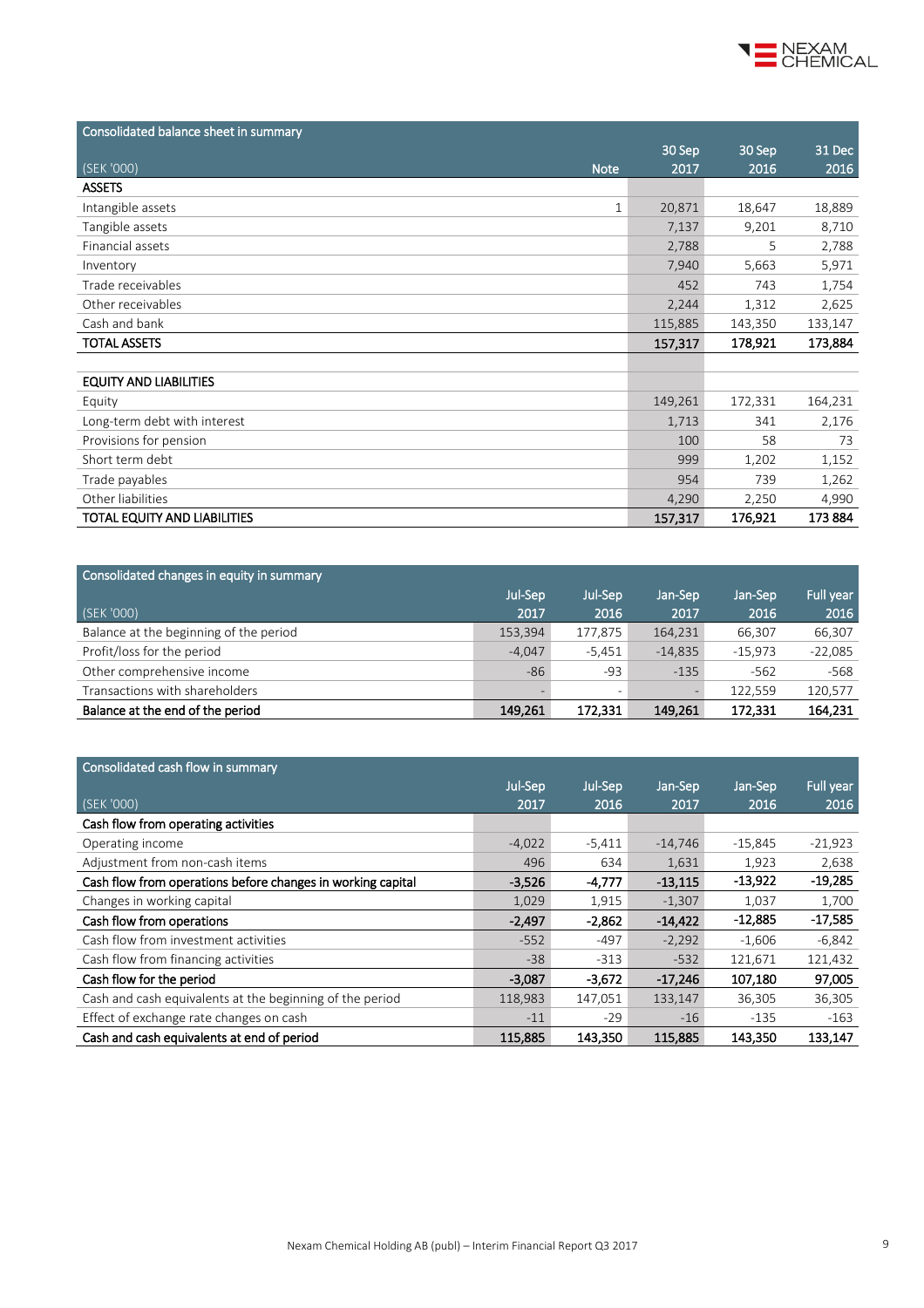

| Parent company - Income statement in summary                  |                |                          |           |                          |           |
|---------------------------------------------------------------|----------------|--------------------------|-----------|--------------------------|-----------|
|                                                               | Jul-Sep        | Jul-Sep                  | Jan-Sep   | Jan-Sep                  | Full year |
| (SEK '000)                                                    | 2017           | 2016                     | 2017      | 2016                     | 2016      |
|                                                               |                |                          |           |                          |           |
| Net sales                                                     | 1,300          | 1,433                    | 4,320     | 6,049                    | 7,878     |
|                                                               | 1,300          | 1,433                    | 4,320     | 6,049                    | 7,878     |
|                                                               |                |                          |           |                          |           |
| <b>Operating expenses</b>                                     |                |                          |           |                          |           |
| Operating expenses                                            | $-923$         | $-851$                   | $-3,060$  | $-2,598$                 | $-4,123$  |
| Personnel cost                                                | $-1,445$       | $-2,452$                 | $-4,962$  | $-6,067$                 | $-8,055$  |
| Depreciation and write-down of tangible and intangible assets | $-3,000$       | $\overline{\phantom{a}}$ | $-9,000$  | $\overline{\phantom{a}}$ |           |
| Operating profit/loss                                         | $-4,068$       | $-1,870$                 | $-12,702$ | $-2,616$                 | $-4,300$  |
|                                                               |                |                          |           |                          |           |
| <b>Financial items</b>                                        |                |                          |           |                          |           |
| Interest income and other similar profit items                | $\overline{a}$ | $\overline{\phantom{a}}$ |           | $\overline{\phantom{a}}$ |           |
| Interest income from group companies                          |                | 96                       |           | 291                      | 390       |
| Interest expenses and other similar loss items                | $-1$           | $\mathbf{1}$             | $-2$      |                          | $-1$      |
| Profit/loss before tax                                        | $-4,069$       | $-1,773$                 | $-12,704$ | $-2,325$                 | $-3,911$  |
|                                                               |                |                          |           |                          |           |
| Income tax                                                    |                |                          |           |                          |           |
| Profit/loss for the period                                    | $-4,069$       | $-1,773$                 | $-12,704$ | $-2,325$                 | $-3,911$  |
|                                                               |                |                          |           |                          |           |

| Parent company - Statement of comprehensive income |          |          |           |                          |           |
|----------------------------------------------------|----------|----------|-----------|--------------------------|-----------|
|                                                    | Jul-Sep  | Jul-Sep  | Jan-Sep   | Jan-Sep                  | Full year |
| (SEK '000)                                         | 2017     | 2016     | 2017      | 2016                     | 2016      |
| Profit/loss for the period                         | $-4.069$ | $-1.773$ | $-12.704$ | $-2.325$                 | $-3.911$  |
| Other comprehensive income                         |          |          |           | $\overline{\phantom{a}}$ |           |
| Comprehensive profit for the period                | $-4,069$ | $-1.773$ | $-12.704$ | $-2.325$                 | $-3.911$  |

| Parent company - Balance sheet in summary |         |         |         |
|-------------------------------------------|---------|---------|---------|
|                                           | 30 Sep  | 30 Sep  | 31 Dec  |
| (SEK'000)                                 | 2017    | 2016    | 2016    |
| <b>ASSETS</b>                             |         |         |         |
| Financial assets                          | 284,399 | 264,730 | 284,285 |
| Receivables from group companies          | 22,264  | 28,211  | 17,189  |
| Other receivables                         | 417     | 216     | 153     |
| Cash and bank                             | 106,965 | 133,561 | 124,985 |
| <b>TOTAL ASSETS</b>                       | 414,045 | 426,718 | 426,612 |
|                                           |         |         |         |
| <b>EQUITY AND LIABILITIES</b>             |         |         |         |
| Equity                                    | 410,253 | 424,543 | 422,956 |
| Provisions for pension                    | 514     | 298     | 373     |
| Trade payables                            | 127     | 319     | 296     |
| Other liabilities                         | 3,151   | 1,558   | 2,987   |
| TOTAL EQUITY AND LIABILITIES              | 414,045 | 426,718 | 426,612 |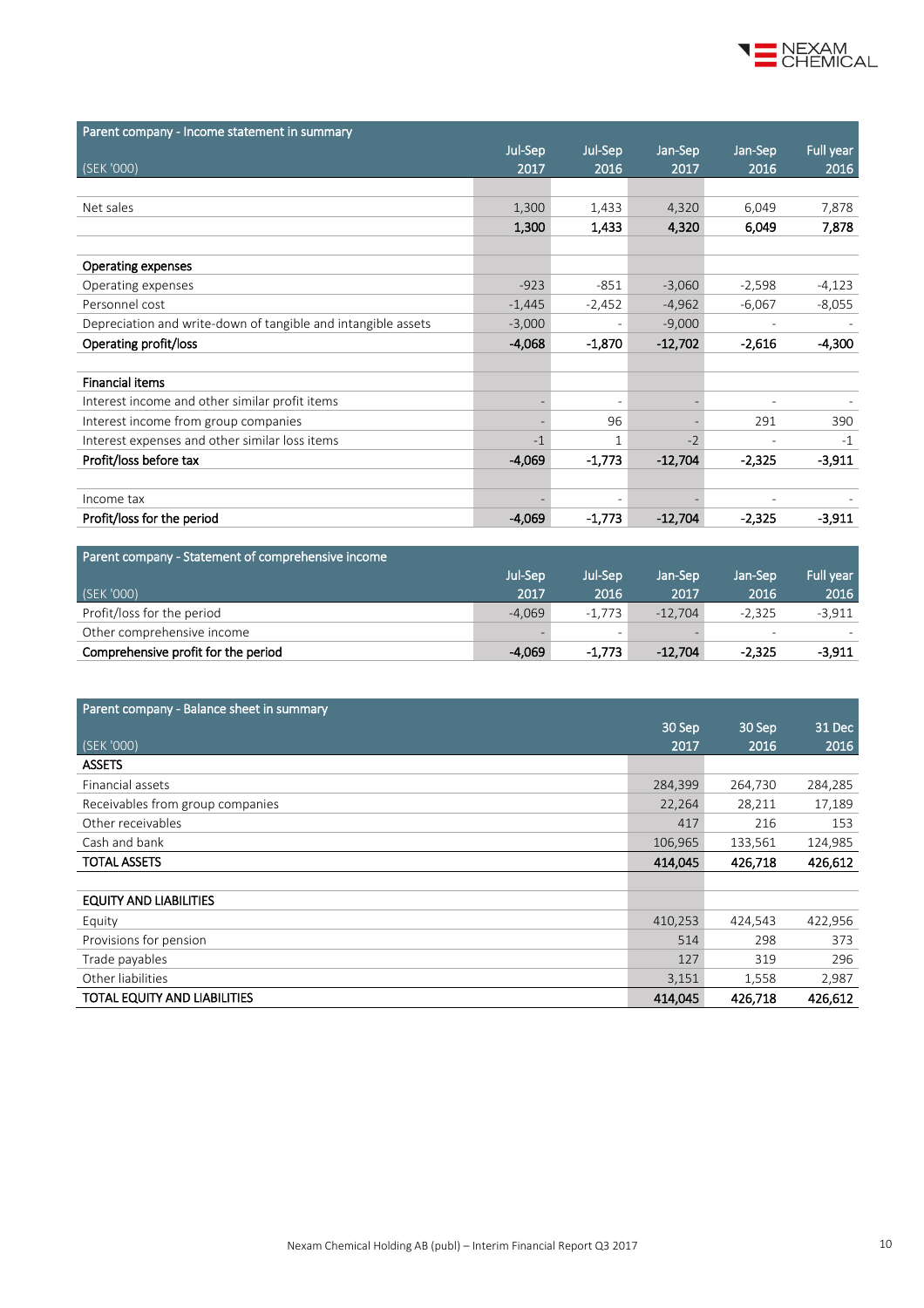

| Note 1 - Intangible assets              |                          |          |
|-----------------------------------------|--------------------------|----------|
|                                         |                          |          |
| (SEK '000)                              | Development<br>costs     | Patents  |
| <b>Accumulated cost</b>                 |                          |          |
| Opening balance 1 January 2017          | 15,990                   | 5,754    |
| Additions                               | 2,243                    | 304      |
| Closing balance 30 September 2017       | 18,233                   | 6,058    |
|                                         |                          |          |
| Accumulated depreciation                |                          |          |
| Opening balance 1 January 2017          | $-1,755$                 | $-1,100$ |
| Expensed depreciation for the period    | $-310$                   |          |
| Capitalized depreciation for the period |                          | $-255$   |
| Closing balance 30 September 2017       | $-2,065$                 | $-1,355$ |
|                                         |                          |          |
| Residual value 30 September 2017        | 16,168                   | 4,703    |
|                                         |                          |          |
| <b>Accumulated cost</b>                 |                          |          |
| Opening balance 1 January 2016          | 13,956                   | 5,635    |
| Additions                               | 2,034                    | 213      |
| Impaired value                          |                          | $-94$    |
| Closing balance 31 December 2016        | 15,990                   | 5,754    |
|                                         |                          |          |
| Accumulated depreciation                |                          |          |
| Opening balance 1 January 2016          | $-1,303$                 | -774     |
| Expensed depreciation for the period    | $-452$                   | $-5$     |
| Capitalized depreciation for the period |                          | $-340$   |
| Impaired value                          | $\overline{\phantom{a}}$ | 19       |
| Closing balance 31 December 2016        | $-1,755$                 | $-1,100$ |
| Residual value 31 December 2016         | 14,235                   | 4,654    |
|                                         |                          |          |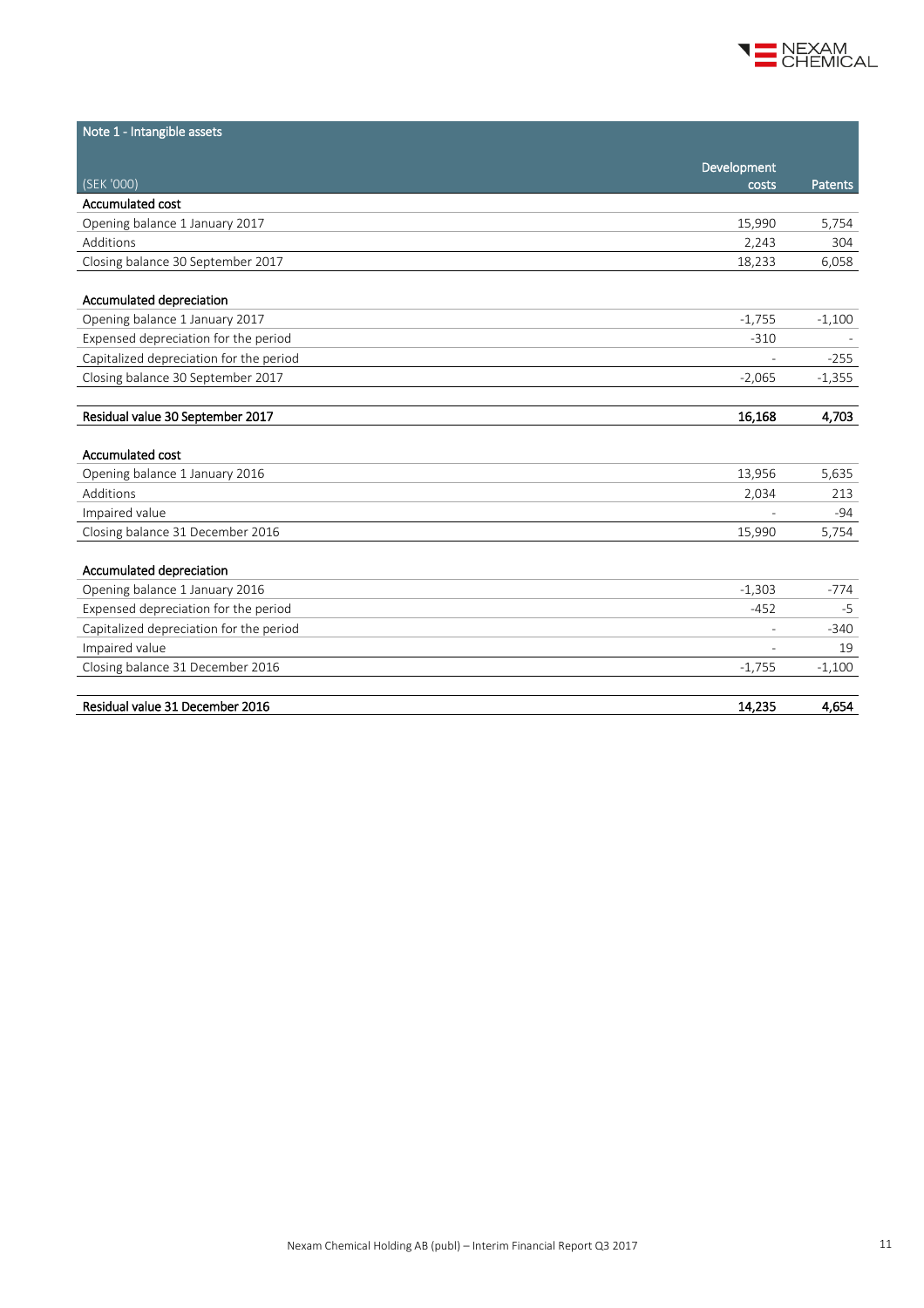

# Share capital, shares and ownership

The Company's share capital totals SEK 1,244,692.31, divided into 64,724,000 outstanding shares. The Company only has one class of shares and all shares have equal rights to dividends. The shares of Nexam Chemical Holding AB were listed on NASDAQ Stockholm First North Premier under the ticker NEXAM. Approximately 3.8 million shares have been turned over during the third quarter 2017 and the average price during the period was SEK 8.92 per share.

#### Incentive programs

The company has one ongoing incentive programs with a total of 646,000 outstanding warrants, which all entitles the holders to subscribe for one new share. All warrants have been issued at market value, calculated according to the "Black Scholes" formula. If all currently outstanding warrants are exercised, the total dilution will be approximately 1.0 %.

For more information and the full terms and conditions of incentive program 2015/2018, please see the resolutions from the Annual General Meetings i[n 2015.](http://www.nexamchemical.com/secure/CMS/?language=en#context=epi.cms.contentdata:///245&viewsetting=active:///true)

| Allotment<br>date | Price per<br>warrant (SEK) | <b>Earliest</b><br>redemption date | Final due<br>date | Redemption<br>price (SEK) | <b>Outstanding warrants</b><br>$\,$ 31 December 2016 $^{\circ}$ | Dilution if<br>fully exercised |
|-------------------|----------------------------|------------------------------------|-------------------|---------------------------|-----------------------------------------------------------------|--------------------------------|
| 2015-06-17        | 0.76                       | 2018-09-03                         | 2018-09-17        | 13.00                     | 646,000                                                         | 1.0%                           |
|                   |                            |                                    |                   |                           | 646,000                                                         | 1.0%                           |

#### Warrants in the subsidiary

During the fourth quarter 2016 Nexam Chemical Holding AB acquired all 7,280 warrants previously issued by the subsidiary Nexam Chemical AB. It is the Boards intention to use the warrants and subscribe for the shares in the subsidiary when the redemption period runs for each respective warrant. The first 2,040 warrants was redeemed and the shares subscribed in December 2016. For more information see the resolution from the Extraordinary General Meeting on October 28, 2016.

#### Shareholders

The number of shareholders as of 30 September 2017 was 7,232, a decrease of 84 shareholders during the third quarter.

| <b>Shareholders</b>                     | <b>Shares</b> | Percent, |
|-----------------------------------------|---------------|----------|
| Försäkringsbolaget, Avanza Pension      | 8,243,102     | 12.7%    |
| SIX SIS AG                              | 5,724,463     | 8.8%     |
| Länsförsäkringar Småbolag Sverige       | 2,346,782     | 3.6%     |
| Lennart Holm, privately and via company | 2,101,596     | 3.2%     |
| Handelsbanken Svenska Småbolag          | 2,000,000     | 3.1%     |
| DI Sverige Fokus                        | 1,856,994     | 2.9%     |
| Daniel Röme, via company                | 1,500,237     | 2.3%     |
| Nordnet Pensionsförsäkring AB           | 1,454,953     | 2.2%     |
| Goldman Sachs International Ltd         | 1,394,236     | 2.2%     |
| Michael Karlsson                        | 947,942       | 1.5%     |
| Other shareholders (approx. 7,200)      | 37,153,695    | 57.5%    |
| Total                                   | 64,724,000    | 100.0%   |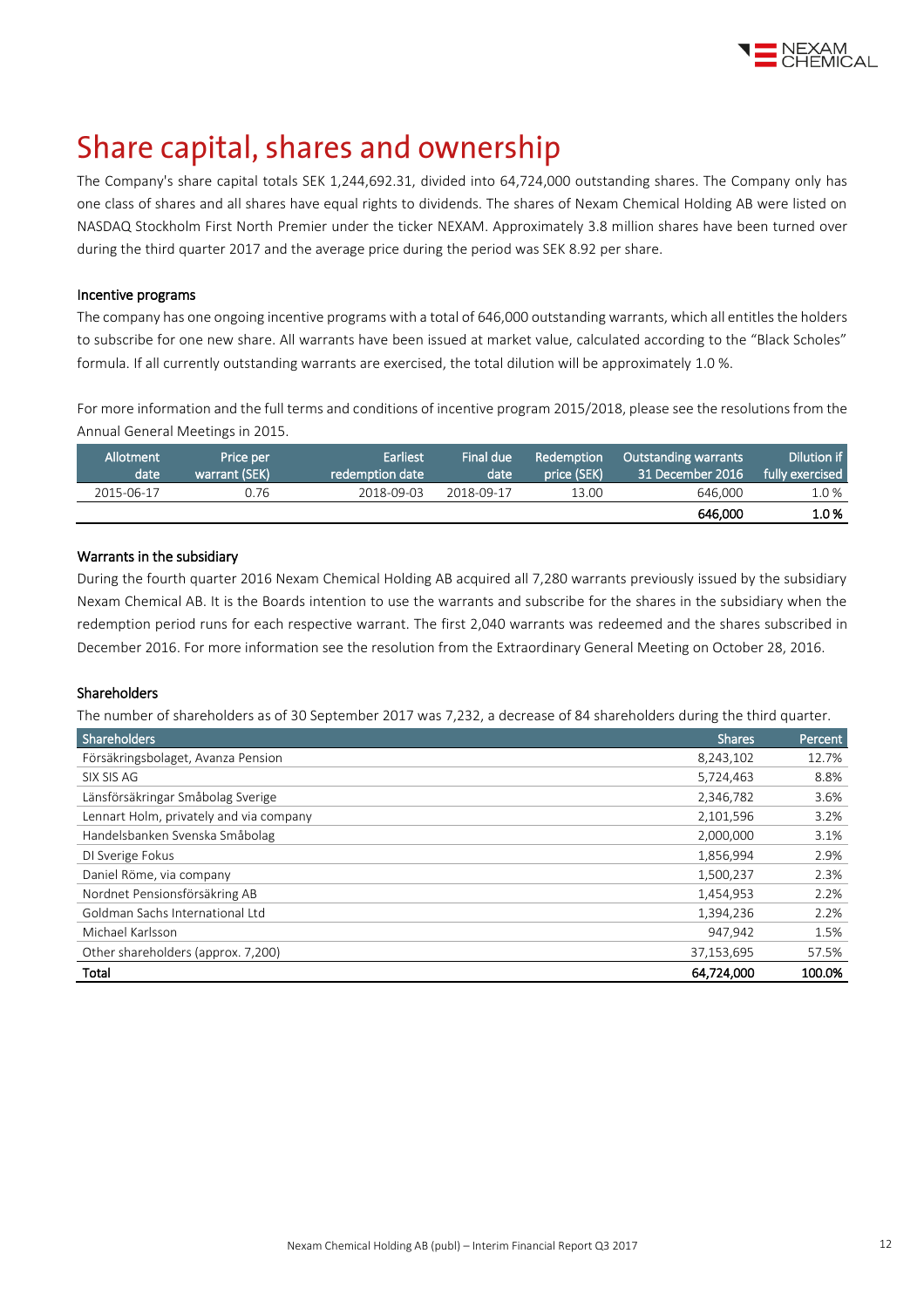

# **Financial calendar**

| 14 Feb 2018 | Year-End-Report 2017                  |
|-------------|---------------------------------------|
| 9 May 2018  | Interim Report January-March 2018     |
| 17 May 2018 | Annual General Meeting 2018           |
| 16 Aug 2018 | Interim Report January-June 2018      |
| 6 Nov 2018  | Interim Report January-September 2018 |
| 14 Feb 2019 | Year-End-Report 2018                  |

# Annual General Meeting

The Annual General Meeting (AGM) of Nexam Chemical Holding AB (publ) will be held on Thursday, 17 May 2018, at 3:00 pm, at Elite Hotel Ideon, Scheelevägen 27 in Lund, Sweden.

Shareholders are entitled to have items put on the agenda for the Annual General Meeting, if a request has been received by the Board of Directors no later than 29 March 2018.

The Board of Directors can be contacted via email at: [styrelsen@nexamchemical.com](file://///VENUS/Userfolder/c.svensson/Finans/Kvartalsrapport/Q3%202017/Q-rapport/styrelsen@nexamchemical.com%20) or by regular mail addressed to: Nexam Chemical Holding AB (publ) Att: Board of Directors Scheelevägen 19 223 63 LUND, Sweden.

The Annual Report 2017 will be published during week 15 2018.

Interim reports are available on [www.nexamchemical.com.](http://www.nexamchemical.com/)

The Nomination Committee for the AGM 2018 consists of the following persons:

- Magnus Strömer, Chairman of the Nomination Committee and nominated by Handelsbanken Fonder;
- Jesper Bonnivier, nominated by Länsförsäkringar Småbolag Sverige; and
- Anita Otterheim Hjalmarsson, nominated by Holm Invest AB (Lennart Holm)

Shareholders who wish to submit proposals to the Nomination Committee can contact the Nomination Committee via email at: [valberedning@nexamchemical.com,](file://///VENUS/Userfolder/c.svensson/Finans/Kvartalsrapport/Q3%202017/Q-rapport/valberedning@nexamchemical.com) or by regular mail addressed to: Nexam Chemical Holding AB (publ) Att: Nomination Committee Scheelevägen 19 223 63 LUND, Sweden.

Proposals should be received by the Nomination Committee no later than 1 March 2018 for the Nomination Committee to be able to process them with sufficient care.

#### For further information concerning the report, please contact:

Anders Spetz, CEO Tel: +46-(0)703 47 97 00 E-mail[: anders.spetz@nexamchemical.com](mailto:anders.spetz@nexamchemical.com)

This information is information that Nexam Chemical Holding AB is obliged to make public pursuant to the EU Market Abuse Regulation and the Securities Markets Act. The information was submitted for publication, through the agency of the contact person set out above, at 08:00 CET on November 8, 2017.